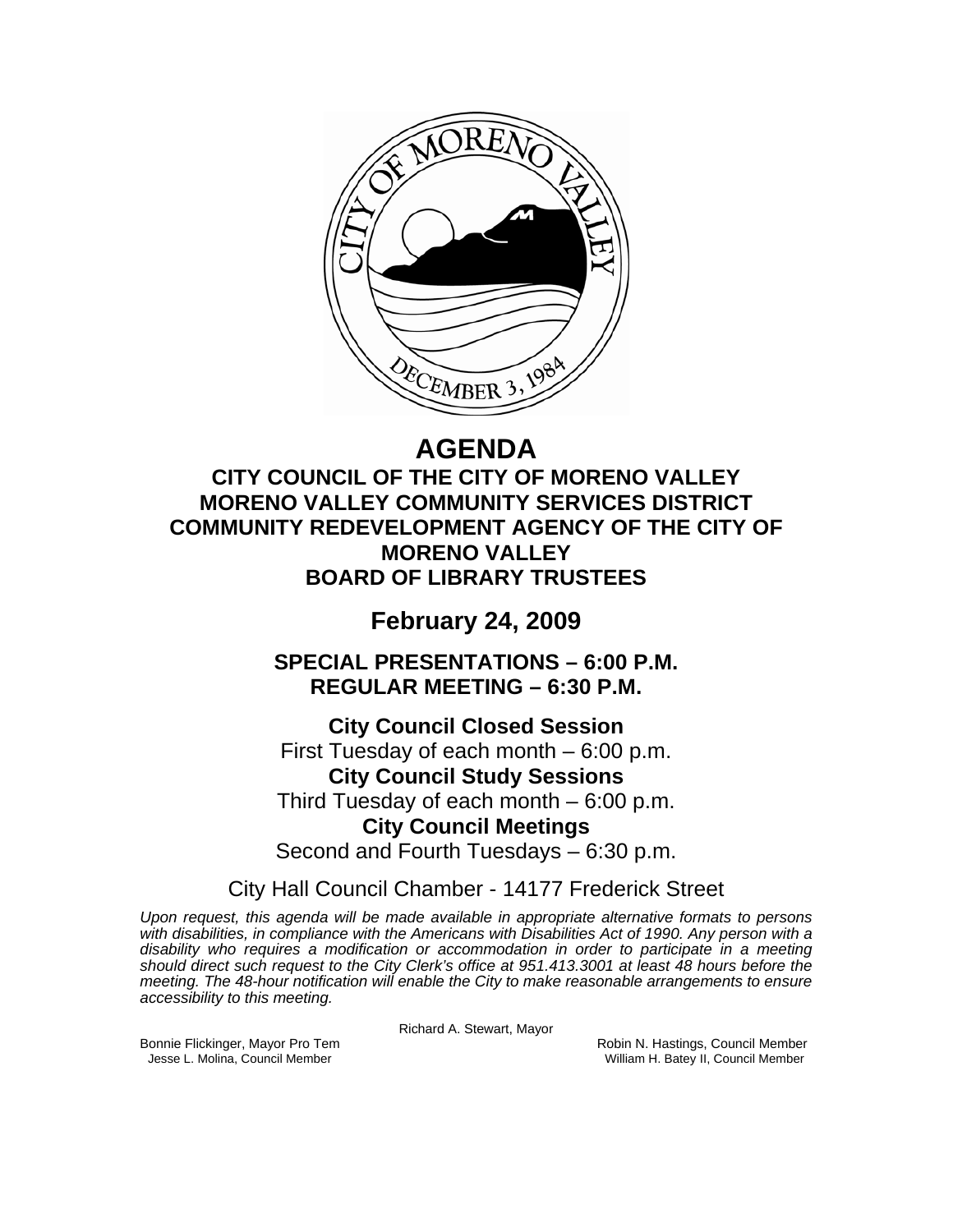## **AGENDA CITY COUNCIL OF THE CITY OF MORENO VALLEY February 24, 2009**

# **CALL TO ORDER**

# SPECIAL PRESENTATIONS

- 1. Officer of the Quarter Corporal Sean Vickers
- 2. Officer of the Year Officer Sean Brown
- 3. Employee of the Quarter Cathy Parada
- 4. National Career and Technical Education Month
- 5. Recognition of 2008 Volunteer of the Year Gerald Bagley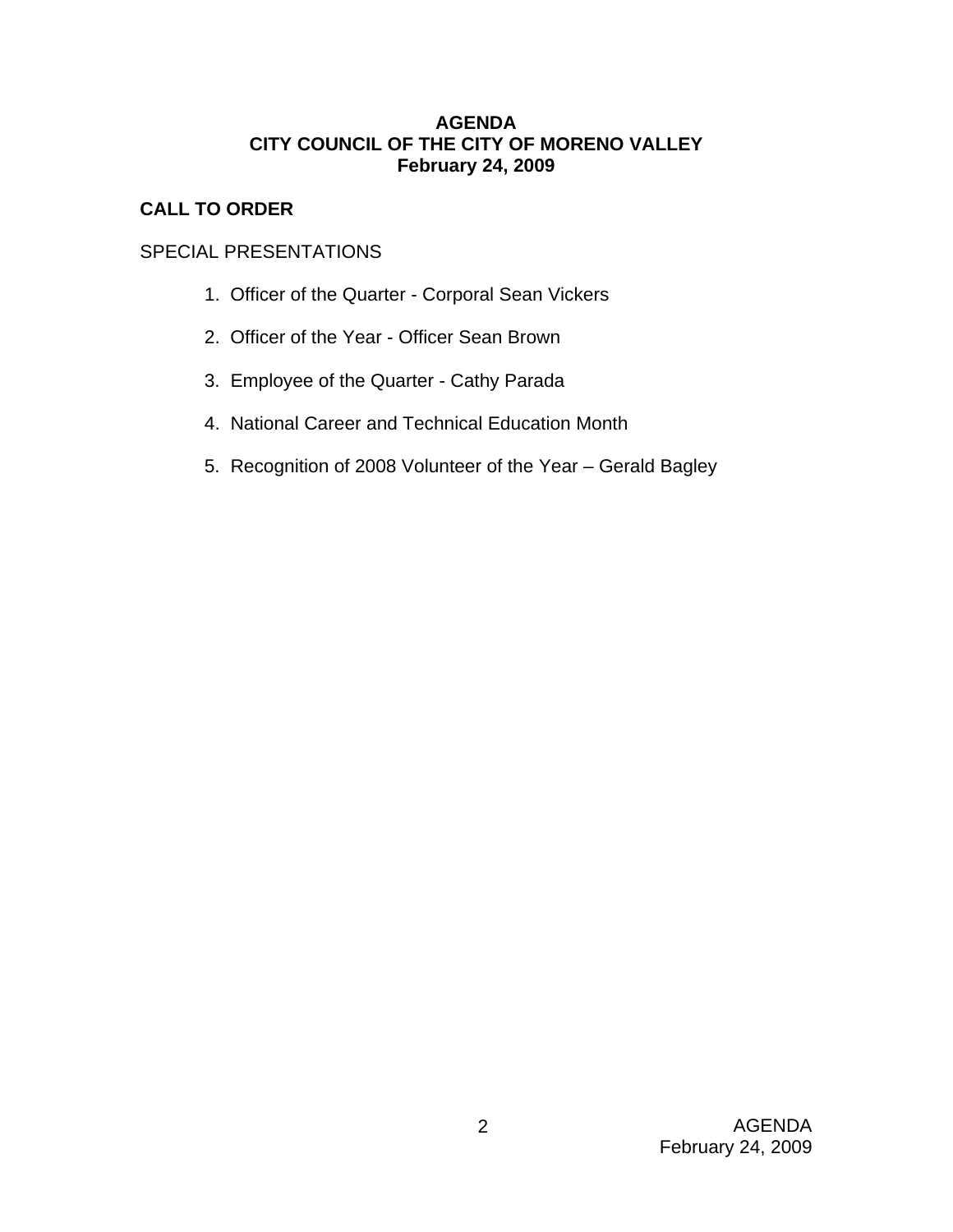### **AGENDA JOINT MEETING OF THE CITY COUNCIL OF THE CITY OF MORENO VALLEY MORENO VALLEY COMMUNITY SERVICES DISTRICT COMMUNITY REDEVELOPMENT AGENCY OF THE CITY OF MORENO VALLEY AND THE BOARD OF LIBRARY TRUSTEES**

### **REGULAR MEETING - 6:30 PM FEBRUARY 24, 2009**

### **CALL TO ORDER**

(Joint Meeting of the City Council, Community Services District, Community Redevelopment Agency, and the Board of Library Trustees - actions taken at the Joint Meeting are those of the Agency indicated on each Agenda item)

#### **PLEDGE OF ALLEGIANCE**

**INVOCATION** - Pastor James G. Belle, Moreno Valley Apostolic Faith Church

### **ROLL CALL**

#### **INTRODUCTIONS**

PUBLIC COMMENTS ON MATTERS ON THE AGENDA WILL BE TAKEN UP AS THE ITEM IS CALLED FOR BUSINESS, BETWEEN STAFF'S REPORT AND CITY COUNCIL DELIBERATION (SPEAKER SLIPS MAY BE TURNED IN UNTIL THE ITEM IS CALLED FOR BUSINESS.)

PUBLIC COMMENTS ON MATTERS NOT ON THE AGENDA UNDER THE JURISDICTION OF THE CITY COUNCIL WILL BE HEARD PRIOR TO CITY COUNCIL REPORTS AND CLOSING COMMENTS. IN THE EVENT THAT THE AGENDA ITEM FOR SUCH PUBLIC COMMENTS HAS NOT BEEN CALLED BY 9:00 P.M., IT SHALL BE CALLED AS THE NEXT ITEM OF BUSINESS FOLLOWING THE CONCLUSION OF ANY ITEM BEING HEARD AT 9:00 P.M. Those wishing to speak should submit a BLUE speaker slip to the Bailiff. There is a three-minute time limit per person. All remarks and questions shall be addressed to the presiding officer or to the City Council and not to any individual Council member, staff member or other person.

### **JOINT CONSENT CALENDARS (SECTIONS A-D)**

All items listed under the Consent Calendars, Sections A, B, C, and D are considered to be routine and non-controversial, and may be enacted by one motion unless a member of the Council, Community Services District, Redevelopment Agency or the Board of Library Trustees requests that an item be removed for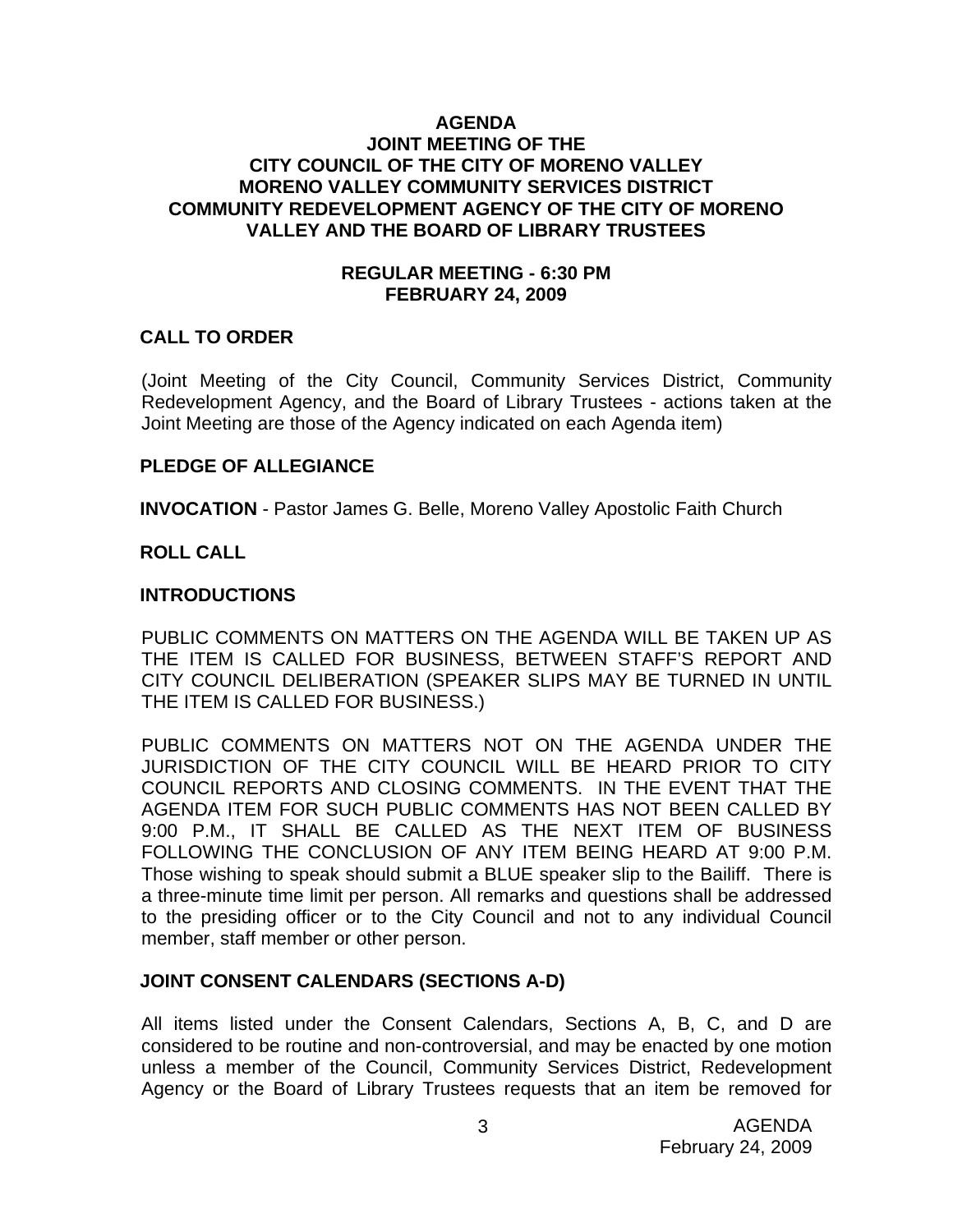separate action. The motion to adopt the Consent Calendars is deemed to be a separate motion by each Agency and shall be so recorded by the City Clerk. Items withdrawn for report or discussion will be heard after public hearing items.

# **A CONSENT CALENDAR - CITY COUNCIL**

- A .1 ORDINANCES READING BY TITLE ONLY **Recommendation:** Waive reading of all Ordinances.
- A .2 APPROVE AND AUTHORIZE CONSTRUCTION COOPERATIVE AGREEMENT WITH THE STATE OF CALIFORNIA FOR THE SR-60/NASON INTERCHANGE IMPROVEMENTS PROJECT NO. 98- 25897 (Report of: Public Works Department)

# **Recommendation:**

- 1. Approve the Construction Cooperative Agreement with the State of California for the construction phase of the SR-60/Nason Street Interchange Improvements project; and
- 2. Authorize the Mayor to execute the Construction Cooperative Agreement with the State of California.
- A .3 SECOND AMENDMENT TO AGREEMENT FOR PROFESSIONAL CONSULTANT SERVICES FOR PART 1, PHASE 2, AND PHASE 3 DESIGN OF THE IRONWOOD AVENUE IMPROVEMENTS FROM DAY STREET TO BARCLAY DRIVE PROJECT NO. 10-41570027 (Report of: Public Works Department)

# **Recommendation:**

- <sup>1.</sup> Approve the "Second Amendment to Agreement for Professional Consultant Services" for Part 1, Phase 2, and Phase 3 design with AEI-CASC Engineering, Inc., 937 South Via Lata, Suite 500, Colton, California 92324 to provide Professional Consultant Services, extend the agreement from March 31, 2010 to July 31, 2011, and increase the agreement amount by the "not-toexceed" fee of \$301,149;
- 2. Authorize the City Manager to execute the "Second Amendment to Agreement for Professional Consultant Services" for Part 1, Phase 2, and Phase 3 with AEI-CASC Engineering, Inc;
- AGENDA 4 3. Authorize an increase to the Purchase Order with AEI-CASC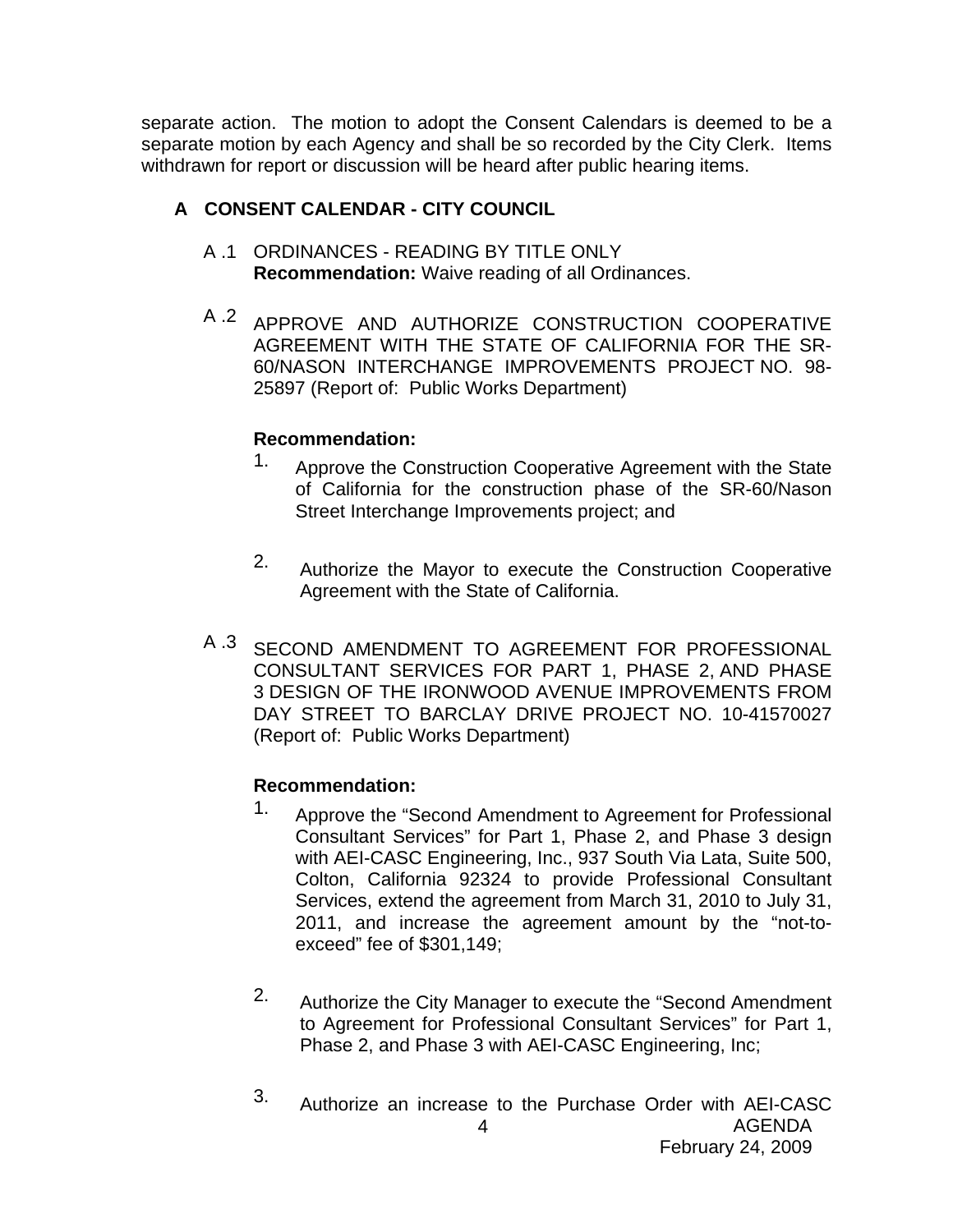Engineering, Inc., in the amount of \$361,378.80 (\$301,149 amount plus 20% contingency) when the Second Amendment to Agreement has been signed by all parties (Account No. 897.91727); and

- 4. Authorize the Public Works Director/City Engineer to execute any subsequent Amendments to the Agreement for Professional Consultant Services with AEI-CASC Engineering, Inc., up to but not to exceed the Purchase Order contingency in the amount of \$60,229.80, subject to the approval of the City Attorney.
- A .4 APPROVAL OF ANNUAL STATEMENT OF INVESTMENT POLICY (Report of: Financial & Administrative Services Department)

#### **Recommendation:**

Staff recommends that the City Council approve the Annual Statement of Investment Policy.

A .5 ORDINANCE NO. 784 AUTHORIZING AN AMENDMENT TO THE CONTRACT BETWEEN THE CITY COUNCIL OF THE CITY OF MORENO VALLEY AND THE BOARD OF ADMINISTRATION OF THE CALIFORNIA PUBLIC EMPLOYEES' RETIREMENT SYSTEM (RECEIVED FIRST READING AND INTRODUCTION ON JANUARY 27, 2009 ON A 5-0 VOTE) (Report of: Human Resources Department)

### **Recommendation:**

Adopt Ordinance No. 784 authorizing an amendment to the City's CalPERS contract with the California Public Employees' Retirement System to include Section 20903, Two Years of Additional Service Credit.

#### Ordinance No. 784

An Ordinance of the City Council of the City of Moreno Valley, California, Authorizing an Amendment to the Contract Between the City Council of the City of Moreno Valley and the Board of Administration of the California Public Employees' Retirement System

A .6 ORDINANCE NO. 785 AMENDING THE OFFICIAL ZONING ATLAS OF SAID CITY, TO INCLUDE A CHANGE OF ZONE (PA07- 0088) FROM BP (BUSINESS PARK) TO LI (LIGHT INDUSTRIAL)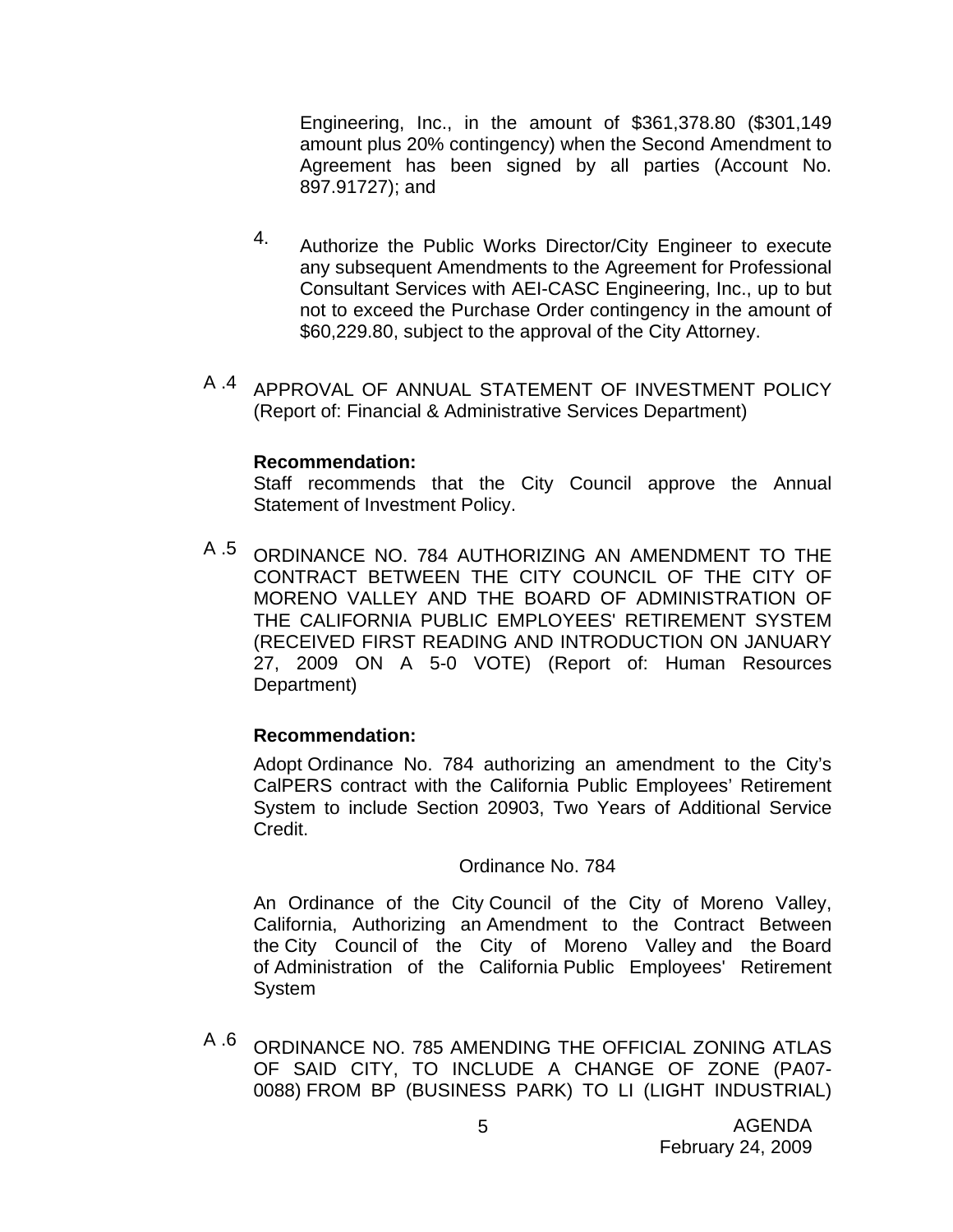FOR AN APPROXIMATE 104.9 ACRE PORTION OF THE SITE, INCLUDING A CHANGE OF ZONE FOR AN 87 FOOT AREA BETWEEN PARCELS 2 AND 3 FROM BP (BUSINESS PARK) TO CC (COMMUNITY COMMERCIAL) AND CHANGE OF ZONE FOR 126 FEET OF LAND BETWEEN PARCELS 1 AND 4 FROM CC (COMMUNITY COMMERCIAL) TO LI (LIGHT INDUSTRIAL), ALL ENCOMPASSED WITHIN AN APPROXIMATELY 158 ACRE SITE (INCLUDING RELEVANT OFFSITE IMPROVEMENTS DRAINAGE) COMMERCIAL LAND USES) ON THE PROPERTY LOCATED SOUTH OF AND ADJACENT TO HIGHWAY 60 BETWEEN REDLANDS BOULEVARD AND THEODORE STREET ALONG FUTURE EUCALYPTUS (FIR AVENUE) (RECEIVED FIRST READING AND INTRODUCTION ON FEBRUARY 10, 2009 ON A 5- 0 VOTE) (Report of: Community Development Department)

#### **Recommendation:**

Adopt Ordinance No. 785 for a Change of Zone (PA07-0088), to change the zone on approximately 104.9 acres of a 158 acre site from BP (Business Park) to LI (Light Industrial) to allow for industrial warehouse buildings greater than 50,000 square feet, subject to the findings included in resolution.

#### Ordinance No. 785

An Ordinance of the City Council of the City of Moreno Valley, California, Amending the Official Zoning Atlas of Said City, to Include a Change of Zone (PA07-0088) From BP (Business Park) To LI (Light Industrial) for an Approximate 104.9 Acre Portion of the Site, Including a Change of Zone for a 87 Foot Area Between Parcels 2 and 3 from BP (Business Park) T0 CC (Community Commercial) and Change of Zone for 126 Feet of Land Between Parcels 1 and 4 from CC (Community Commercial) To LI (Light Industrial), All Encompassed Within an Approximately 158 Acre Site (Including Relevant Offsite Improvements and Drainage) Commercial Land Uses) on the Property Located South of and Adjacent to Highway 60 Between Redlands Boulevard and Theodore Street Along Future Eucalyptus (Fir Avenue)

A .7 PA04-0058 – APPROVAL OF PROPOSED RESOLUTION SUMMARY VACATION OF A DRAINAGE DEDICATION, CONVEYED FOR PUBLIC USE BY A DECLARATION OF DEDICATION RECORDED SEPTEMBER 17, 1980 AS INSTRUMENT NO. 169556 OF OFFICIAL RECORDS OF SAID COUNTY (Report of: Public Works Department)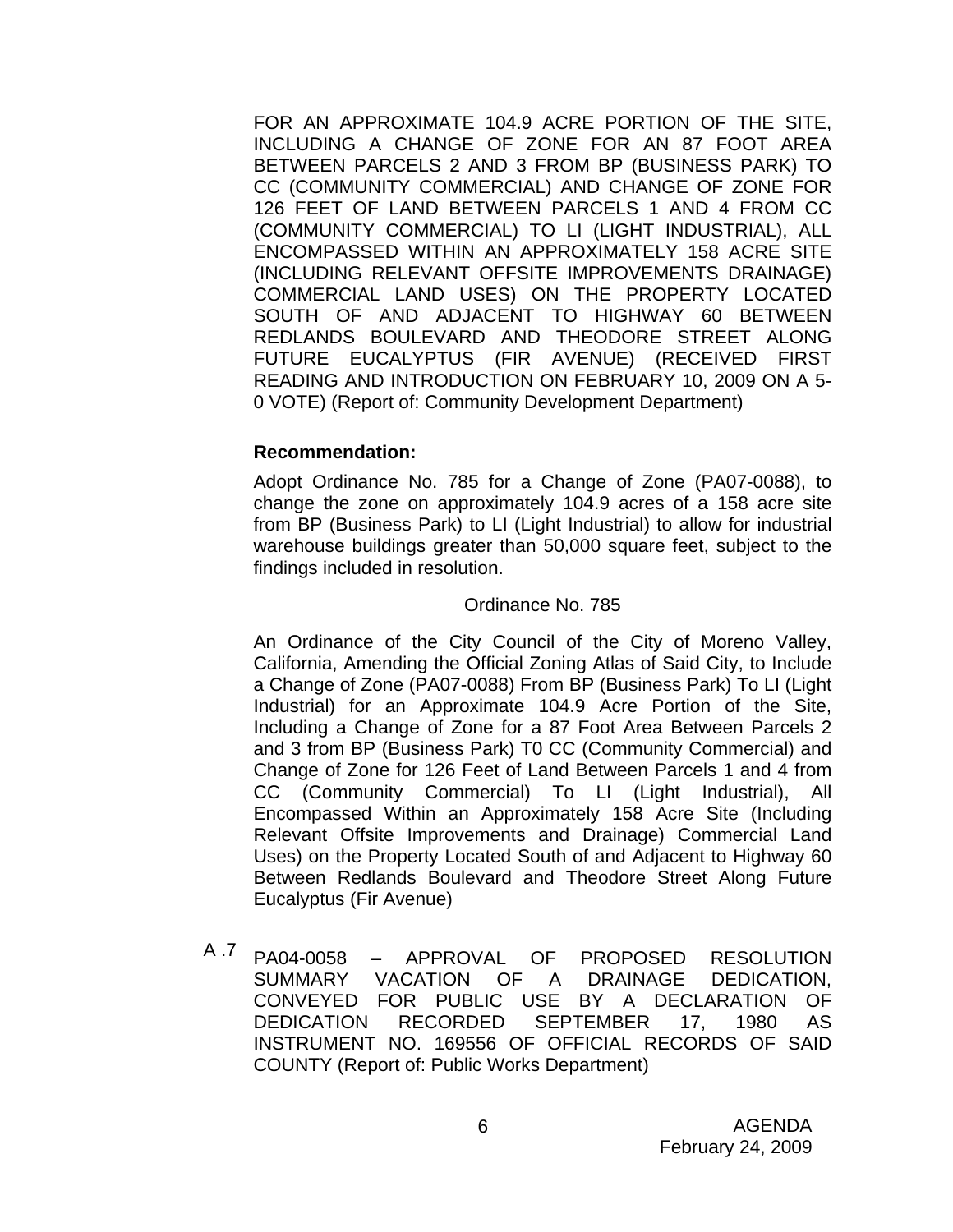# **Recommendation:**

1. Approve and adopt Resolution No. 2009-13, summarily vacating all of the drainage dedication conveyed for public use by a declaration of dedication recorded September 17, 1980 as instrument No. 169556 of official records of said county; and

# Resolution No. 2009-13

A Resolution of the City Council of the City of Moreno Valley, California, Ordering the Summary Vacation of a Drainage Dedication at the End of Bridal Trail Road

- 2. Instruct the City Clerk to certify said resolution and transmit a copy of the resolution to Land Development for further processing to the County Recorder's office for recordation.
- A .8 CITY COUNCIL REPORTS ON REIMBURSABLE ACTIVITIES (Report of: City Clerk's Department)

# **Recommendation:**

Receive and file the Reports on Reimbursable Activities for the period of February 4-17, 2009.

A .9 CALIFORNIA OFFICE OF TRAFFIC SAFETY (OTS) GRANT FUNDING OPPORTUNITY (Report of: Police Department)

# **Recommendation:**

Staff recommends that the City Council approve the grant application and authorize acceptance (if granted) of the California Office of Traffic Safety grant in the amount of \$196,615.17, entitled "DUI Enforcement and Awareness Program."

A .10 ADOPT A MITIGATED NEGATIVE DECLARATION (MND) FOR REALIGNMENT OF RECHE VISTA DRIVE FROM THE INTERSECTION OF PERRIS BOULEVARD AND HEACOCK STREET TO THE NORTH CITY LIMITS PROJECT NO. 01-12566722 (Report of: Public Works Department)

# **Recommendation:**

Adopt a Mitigated Negative Declaration (MND) for the Realignment of Reche Vista Drive from the Intersection of Perris Boulevard and Heacock Street to the North City Limits, Project No. 01-12566722.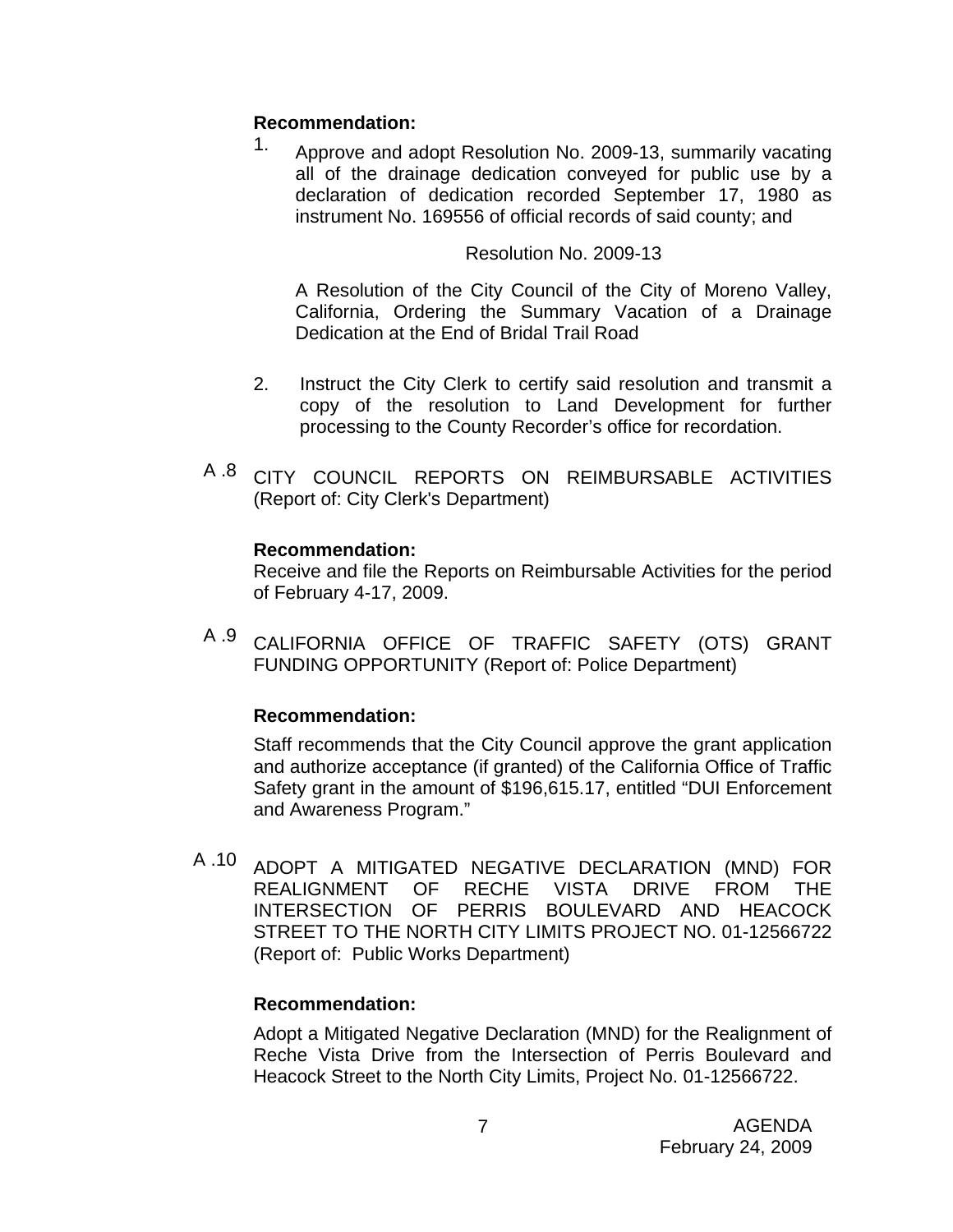A .11 MINUTES- SPECIAL MEETING OF FEBRUARY 3, 2009 (Report of: City Clerk's Department)

### **Recommendation:**

Approve as submitted.

A .12 MINUTES - REGULAR MEETING OF FEBRUARY 10, 2009 (Report of: City Clerk's Department)

#### **Recommendation:**

Approve as submitted.

A .13 AUTHORIZATION TO AWARD THE CONSTRUCTION CONTRACT FOR LASSELLE STREET WIDENING FROM JOHN F. KENNEDY DRIVE TO ALESSANDRO BOULEVARD PROJECT NO. 06- 50182725 (Report of: Public Works Department)

### **Recommendation:**

- 1. Waive minor irregularities of the lowest Bidder's Proposal and award the construction contract for Lasselle Street Widening from John F. Kennedy Drive to Alessandro Boulevard to Wheeler Paving, Inc., 8432 63rd Avenue, Riverside, CA 92509, determined as the lowest responsive and responsible bidder;
- 2. Authorize the City Manager to execute a construction contract with Wheeler Paving, Inc.;
- 3. Authorize the issuance of Purchase Orders for Wheeler Paving, Inc., in the amount of \$3,491,773.80 (Base Bid \$2,743,351.50 plus Additive Bid Item "A" \$8,410.00, Additive Bid Item "C" \$152,500.00 and Additive Bid Item "D" \$5,550.00, plus 20% contingency of \$581,962.30) when the contract has been signed by all parties (\$391,773.80 from Account No. 501.82725 and \$3,100,000.00 from 415.72927); and
- 4. Authorize the Public Works Director/City Engineer to execute any subsequent change orders to the construction contract with Wheeler Paving, Inc., up to but not exceeding the Purchase Orders combined contingency amount of \$581,962.30, subject to the approval of the City Attorney.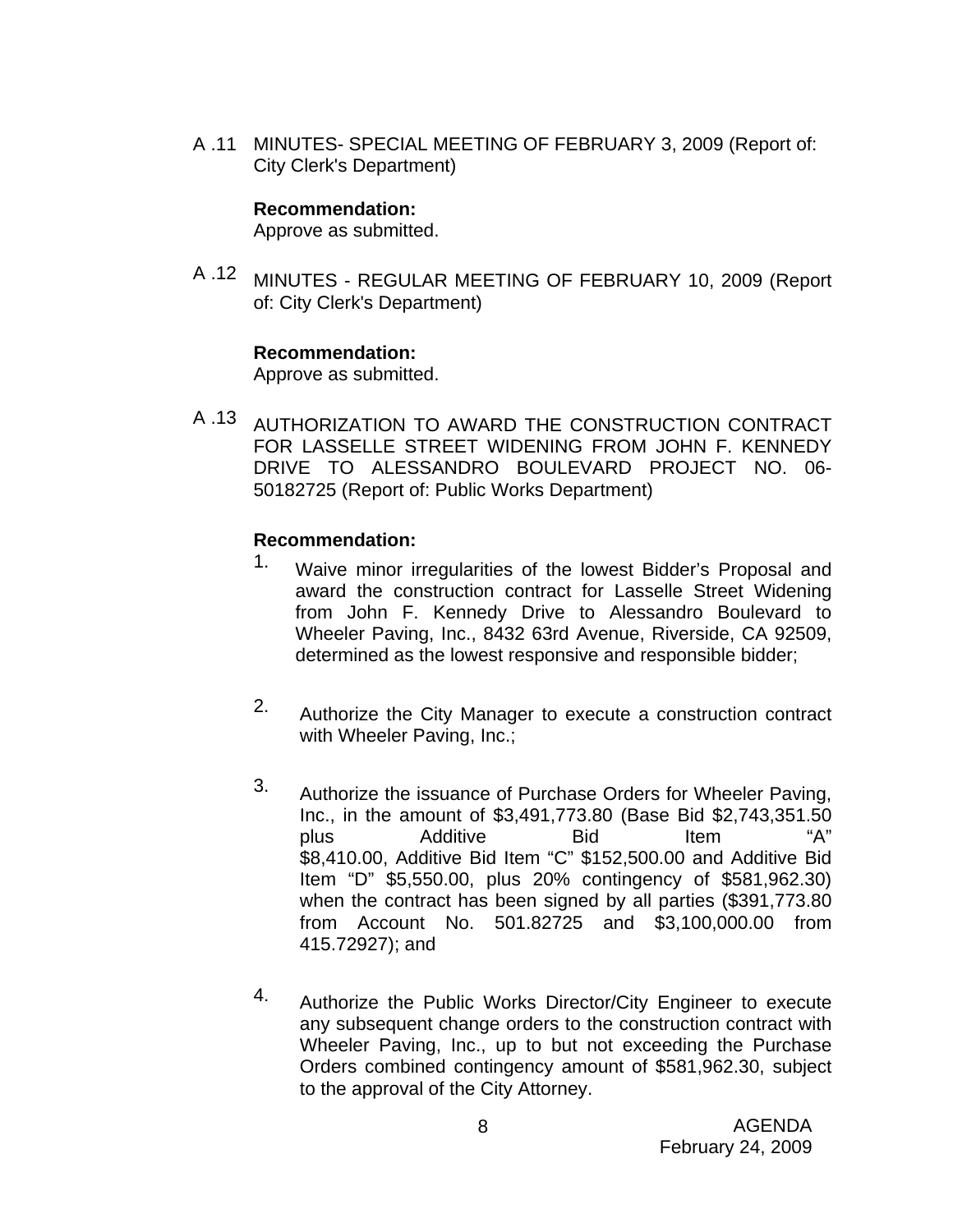A .14 RESOLUTION IN SUPPORT OF MARCH JOINT POWERS AUTHORITY'S REQUEST TO OBTAIN A RETIRED SPACE SHUTTLE ORBITER TO BE DISPLAYED AT THE MARCH FIELD AIR MUSEUM (Report of: City Manager's Office)

#### **Recommendation:**

Adopt Resolution No. 2009-17 in support of the March Joint Powers Authority's request to obtain a retired Space Shuttle Orbiter to be displayed at the March Field Air Museum.

#### Resolution No. 2009-17

A Resolution of the City Council of the City of Moreno Valley, California, Supporting the Request of the March Joint Powers Authority Approving Completion of the Request for Information to Obtain a Retired Space Shuttle Orbiter to be Housed and Displayed as Part of the March Air Field Museum

A .15 CONSIDERATION OF RESOLUTION AMENDING RESOLUTION 2003-67, SUPPORTING A JOINT LAND USE STUDY TO ASSURE COMPATIBLE LAND USES NEAR MARCH RESERVE BASE AND APPOINT A REPRESENTATIVE TO THE MARCH OPERATIONS ASSURANCE TASK FORCE (Report of: City Manager's Office)

#### **Recommendation:**

Approve and adopt Resolution 2009-15, amending Resolution No. 2003-67 in support of a joint land use study to assure compatible land uses near March Air Reserve Base to protect the future aviation operations of the United States military.

#### Resolution No. 2009-15

A Resolution of the City Council of the City Of Moreno Valley, California, Amending Resolution No. 2003-67 in Support of a Joint Land Use Study to Assure Compatible Land Uses Near March Air Reserve Base to Protect the Future Aviation Operations of the United States Military

#### **B CONSENT CALENDAR - COMMUNITY SERVICES DISTRICT**

B .1 ORDINANCES - READING BY TITLE ONLY **Recommendation:** Waive reading of all Ordinances.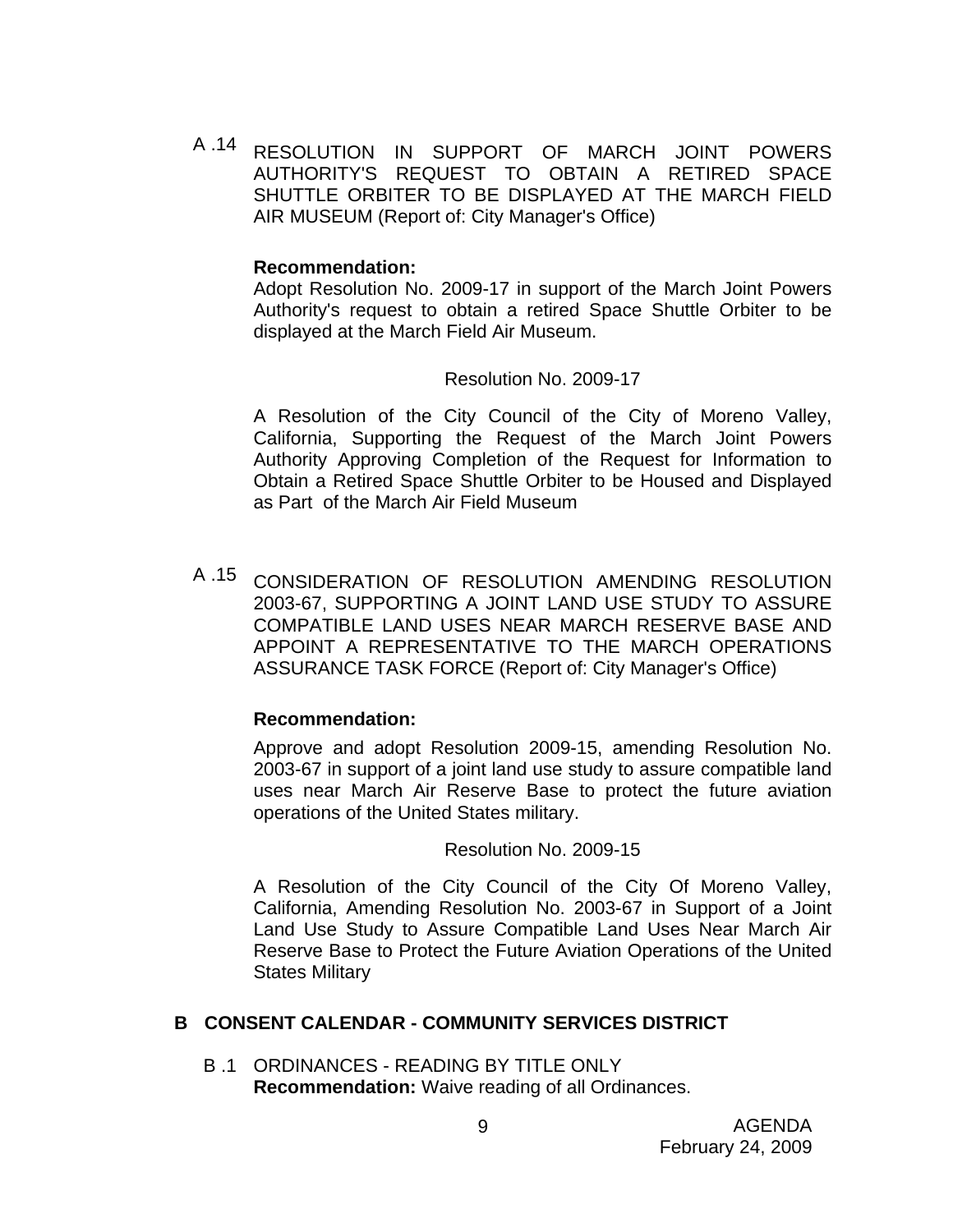B.2 ACCEPTANCE OF ONE TIME GRANT MONIES FROM THE CALIFORNIA DEPARTMENT OF EDUCATION, CHILD DEVELOPMENT SERVICES, FOR INSTRUCTIONAL MATERIALS AND ADOPTION OF THE RESOLUTION TO CERTIFY THE APPROVAL OF THE GOVERNING BOARD (Report of: Parks and Community Services)

# **Recommendation:**

- 1. Authorize the Acceptance of One Time Grant Money in of \$2,648 for (FY) 2008/2009 from the California Department of Education, Child Development Division, for the Purpose of Purchasing Instructional Materials and Supplies for the Child Development Program; and
- 2. Adopt Resolution No. CSD 2009-01 to certify the approval of the governing board to enter into this transaction with the California Department of Education for the purpose of purchasing instructional materials and supplies for the child development program and to authorize the designated personnel, as shown on the resolution, to sign contract documents for FY 2008/2009.

### Resolution No. CSD 2009-01

A Resolution of the Moreno Valley Community Services District of the City of Moreno Valley, California, Certifying the Approval of the Governing Board to Enter into a Transaction with the California Department of Education for the Purpose of Providing Child Care and Development Services and to Authorize Designated Personnel to Sign Contract Documents for FY 2008/09

B .3 MINUTES - REGULAR MEETING OF FEBRUARY 10, 2009 (Report of: City Clerk's Department)

### **Recommendation:**

Approve as submitted.

# **C CONSENT CALENDAR - COMMUNITY REDEVELOPMENT AGENCY**

- C .1 ORDINANCES READING BY TITLE ONLY **Recommendation:** Waive reading of all Ordinances.
- AGENDA February 24, 2009 10 C .2 AUTHORIZE THE GRANT OF ROADWAY EASEMENTS FOR THE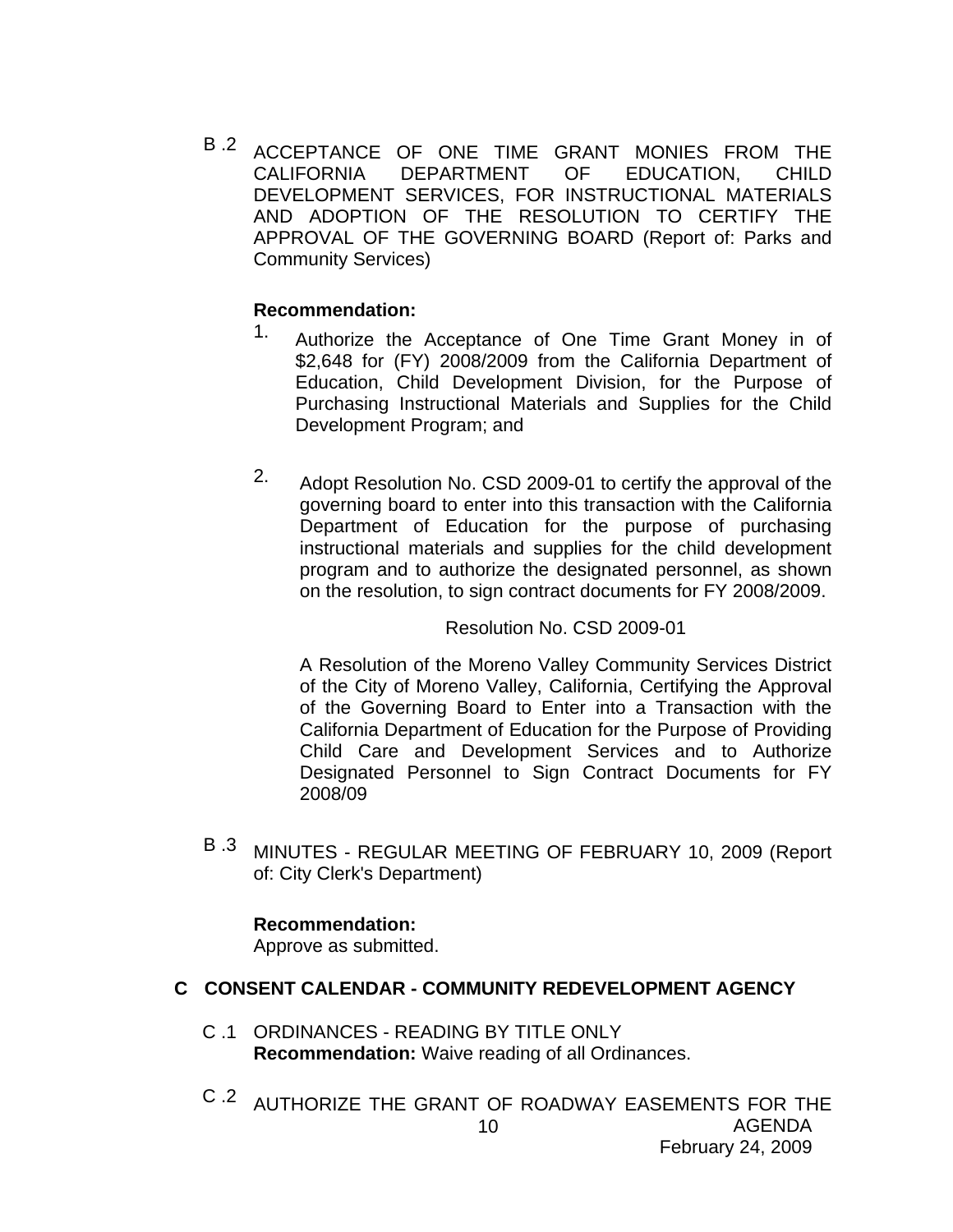PARTIAL ACQUISITION OF ASSESSOR PARCEL NUMBERS 291- 191-001, 002, 003, 005, AND 006 FOR DAY STREET ROADWAY IMPROVEMENTS FROM ALESSANDRO BOULEVARD TO COTTONWOOD AVENUE PROJECT NO. 02-89266920 (Report of: Public Works Department)

# **Recommendation:**

- 1. Authorize the grant of roadway easements for the partial acquisition of the Community Redevelopment Agency (RDA) parcels known as Assessor Parcel Numbers (APN) 291-191- 001, 002, 003, 005, and 006; and
- 2. Authorize the Executive Director to execute the roadway easements for the partial acquisition of the RDA parcels known as APN 291-191-001, 002, 003, 005, and 006.
- C .3 MINUTES REGULAR MEETING OF FEBRUARY 10, 2009 (Report of: City Clerk's Department)

**Recommendation:**  Approve as submitted.

# **D CONSENT CALENDAR - BOARD OF LIBRARY TRUSTEES**

- D .1 ORDINANCES READING BY TITLE ONLY **Recommendation:** Waive reading of all Ordinances.
- D .2 MINUTES REGULAR MEETING OF FEBRUARY 10, 2009 (Report of: City Clerk's Department)

### **Recommendation:**

Approve as submitted.

# **E PUBLIC HEARINGS**

Questions or comments from the public on a Public Hearing matter are limited to five minutes per individual and must pertain to the subject under consideration. Those wishing to speak should complete and submit a GOLDENROD speaker slip to the Bailiff.

E .1 AFFORDABLE HOUSING AGREEMENT WITH HABITAT FOR HUMANITY RIVERSIDE AND PUBLIC HEARING TO CONSIDER THE TRANSFER OF TITLE OF TWO LOTS (CONTINUED FROM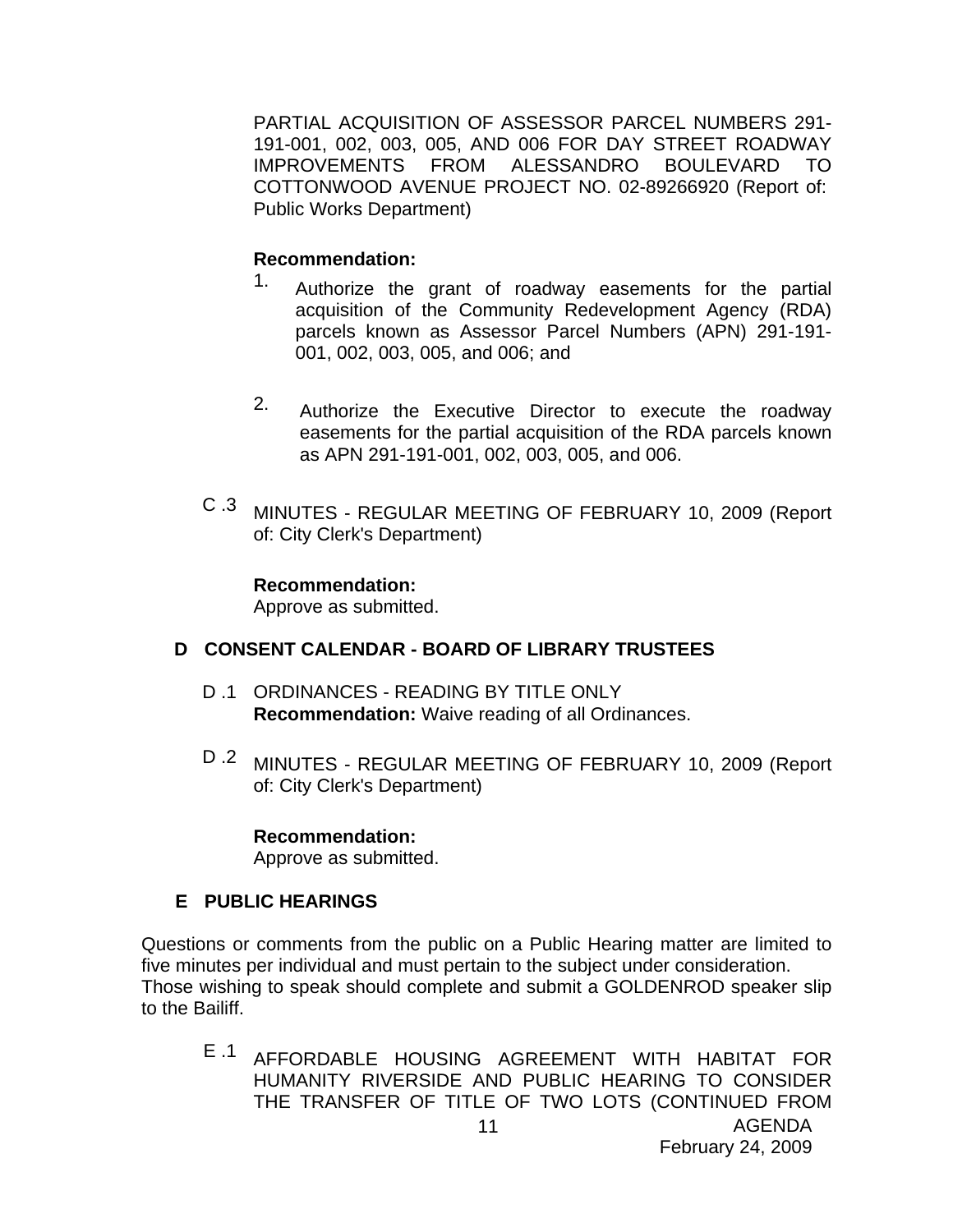NOVEMBER 25, 2008) (Report of: Economic Development Department)

# **Recommendation: That the City Council and RDA**

- <sup>1.</sup> Conduct a joint public hearing pursuant to the California Community Redevelopment Law (California Health and Safety Code, Section 33000 et seq.) at which it will hear and consider information concerning the transfer of title of Assessor's Parcels 292-202-044 and 045 and the Affordable Housing Agreement by and between the City of Moreno Valley, the Community Redevelopment Agency of the City of Moreno Valley and Habitat for Humanity Riverside;
- 2. Adopt Resolution No. 2009-14, approving an Affordable Housing Agreement with the City of Moreno Valley, the Community Redevelopment Agency of the City of Moreno Valley, and Habitat for Humanity Riverside, Inc. for the conveyance and development of land, making certain findings, and approving the use of funds; and

# Resolution No. 2009-14

A Resolution of the City Council of the City of Moreno Valley, California, Approving an Affordable Housing Agreement with the Redevelopment Agency of the City of Moreno Valley and Habitat for Humanity Riverside, Inc. for the Conveyance and Development of Land, Making Certain Findings, and Approving the Use of Funds

3. Adopt Resolution No. RDA 2009-02, approving an Affordable Housing Agreement with the City of Moreno Valley, the Community Redevelopment Agency of the City of Moreno Valley and Habitat for Humanity Riverside, Inc. for the conveyance and development of land, making certain findings, and approving the use of funds.

# Resolution No. RDA 2009-02

A Resolution of the Redevelopment Agency of the City of Moreno Valley, California, Approving an Affordable Housing Agreement with the City of Moreno Valley and Habitat for Humanity Riverside, Inc. for the Conveyance and Development of Land, Making Certain Findings, and Approving the Use of Funds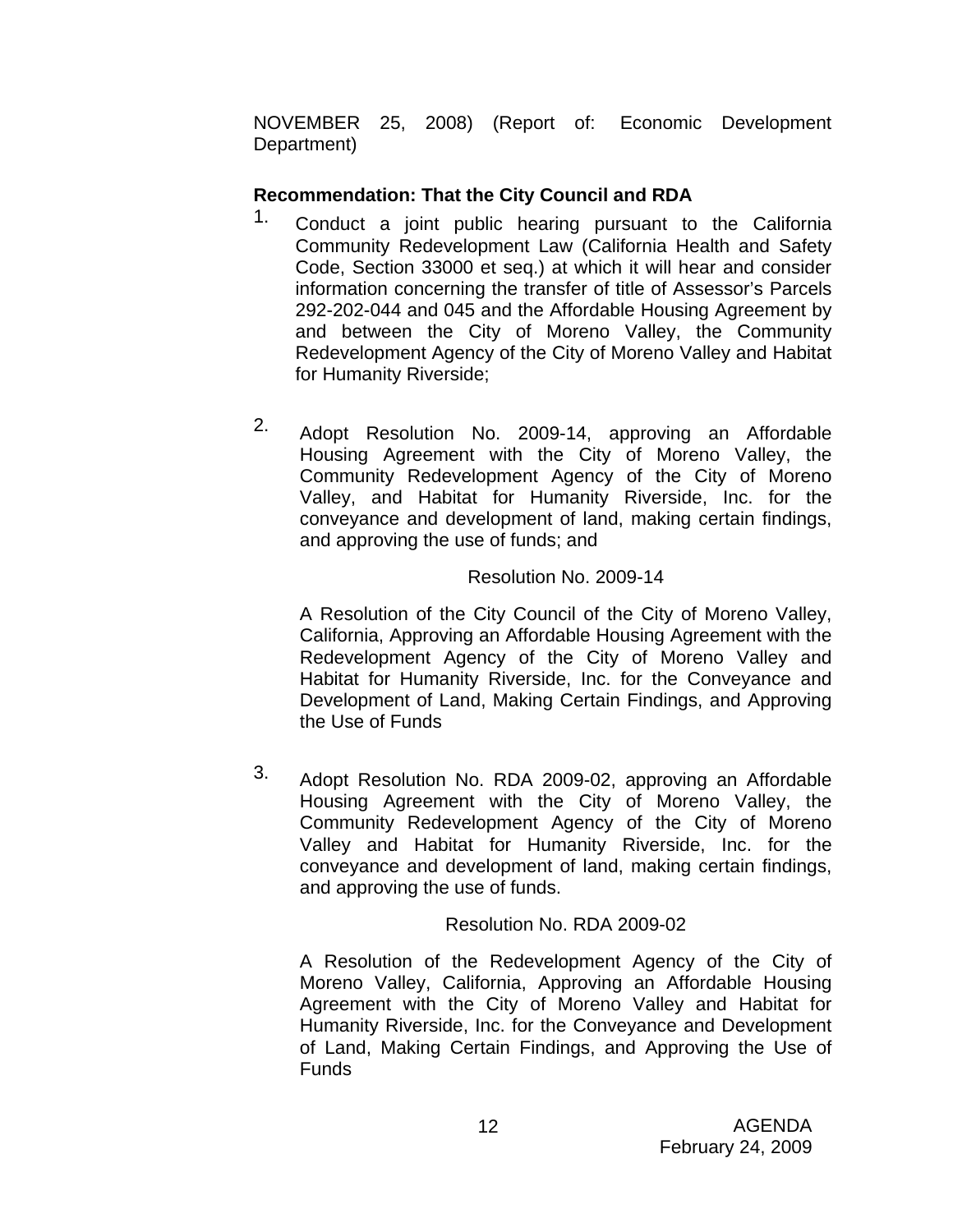# **F ITEMS REMOVED FROM CONSENT CALENDARS FOR DISCUSSION OR SEPARATE ACTION**

# **G REPORTS**

G .1 MID YEAR BUDGET REVIEW (Report of: Financial & Administrative Services Department)

### **Recommendation:**

- 1. Receive and file this report;
- 2. Approve recommended mid-year budget appropriation adjustments; and
- 3. Authorize the City Manager to make mid-year budget reductions to maintain current year expenditures within projected revenue levels and to prepare for next fiscal year's significant budgetary challenges.
- G .2 A RESOLUTION OF THE CITY COUNCIL OF THE CITY OF MORENO VALLEY ESTABLISHING A HIRING FREEZE FOR ALL VACANT CITY POSITIONS AND ADDRESSING THE USE OF CONTRACTORS AND TEMPORARY EMPLOYEES UNDER LAYOFF CONDITIONS (Report of: City Clerk's Department)

### **Recommendation:**

Adopt Resolution No. 2009-16 establishing a hiring freeze for all vacant city positions and addressing the use of contractors and temporary employees under layoff conditions.

Resolution No. 2009-16

A Resolution of the City Council of the City of Moreno Valley Establishing a Hiring Freeze for all Vacant City Positions and Addressing the Use of Contractors and Temporary Employees Under Layoff Conditions

G .3 CITY MANAGER'S REPORT (Informational Oral Presentation - not for Council action)

# **H LEGISLATIVE ACTIONS**

H .1 ORDINANCES - 1ST READING AND INTRODUCTION - NONE

13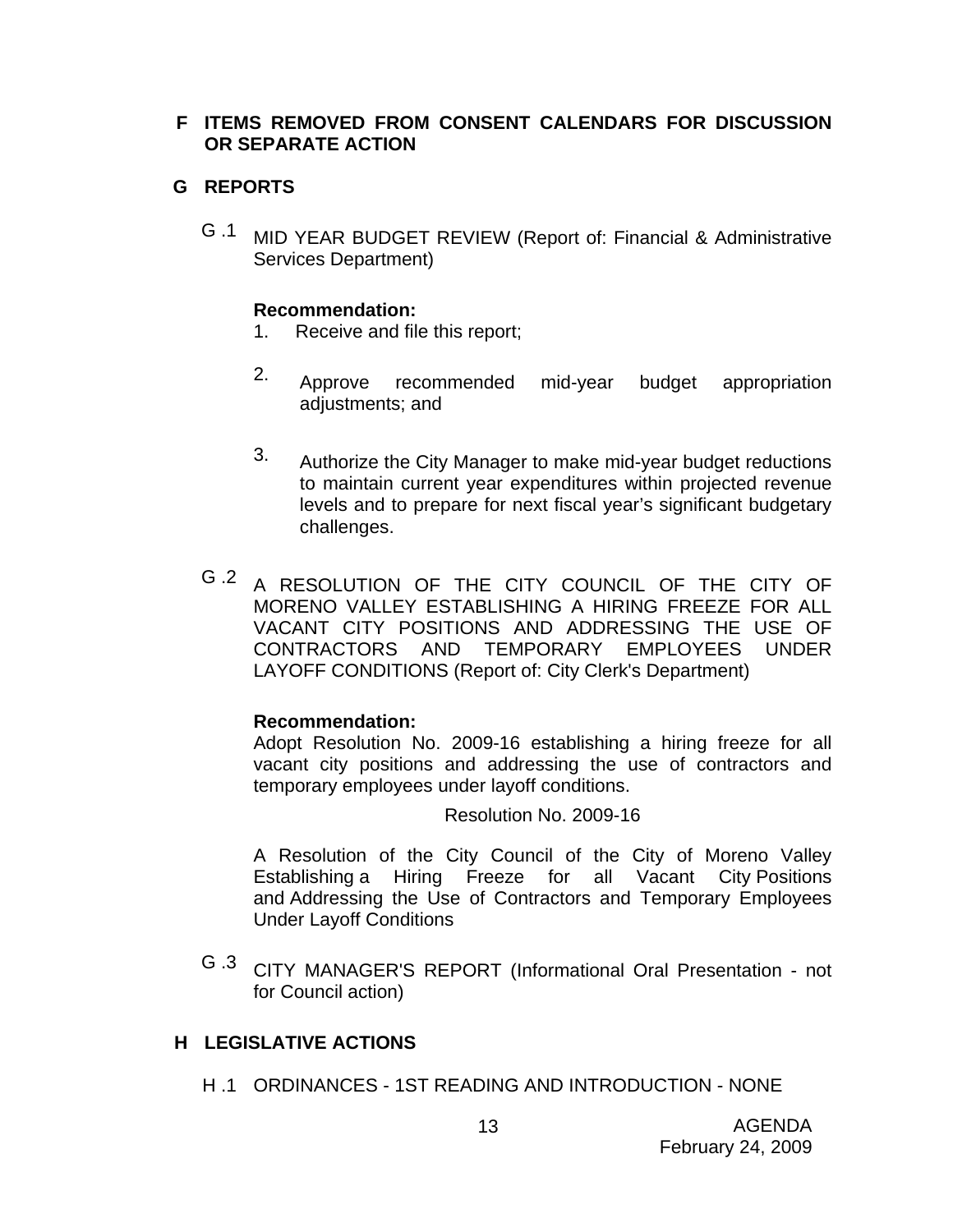- H .2 ORDINANCES 2ND READING AND ADOPTION NONE
- H .3 ORDINANCES URGENCY ORDINANCES NONE
- H .4 RESOLUTIONS NONE

# **PUBLIC COMMENTS ON ANY SUBJECT NOT ON THE AGENDA UNDER THE JURISDICTION OF THE CITY COUNCIL**

Those wishing to speak should complete and submit a BLUE speaker slip to the Bailiff. There is a three-minute time limit per person. All remarks and questions shall be addressed to the presiding officer or to the City Council and not to any individual Council member, staff member or other person.

# **CLOSING COMMENTS AND/OR REPORTS OF THE CITY COUNCIL, COMMUNITY SERVICES DISTRICT, OR COMMUNITY REDEVELOPMENT AGENCY**

Materials related to an item on this Agenda submitted to the City Council/Community Services District/Community Redevelopment Agency or the Board of Library Trustees after distribution of the agenda packet are available for public inspection in the City Clerk's office at 14177 Frederick Street during normal business hours.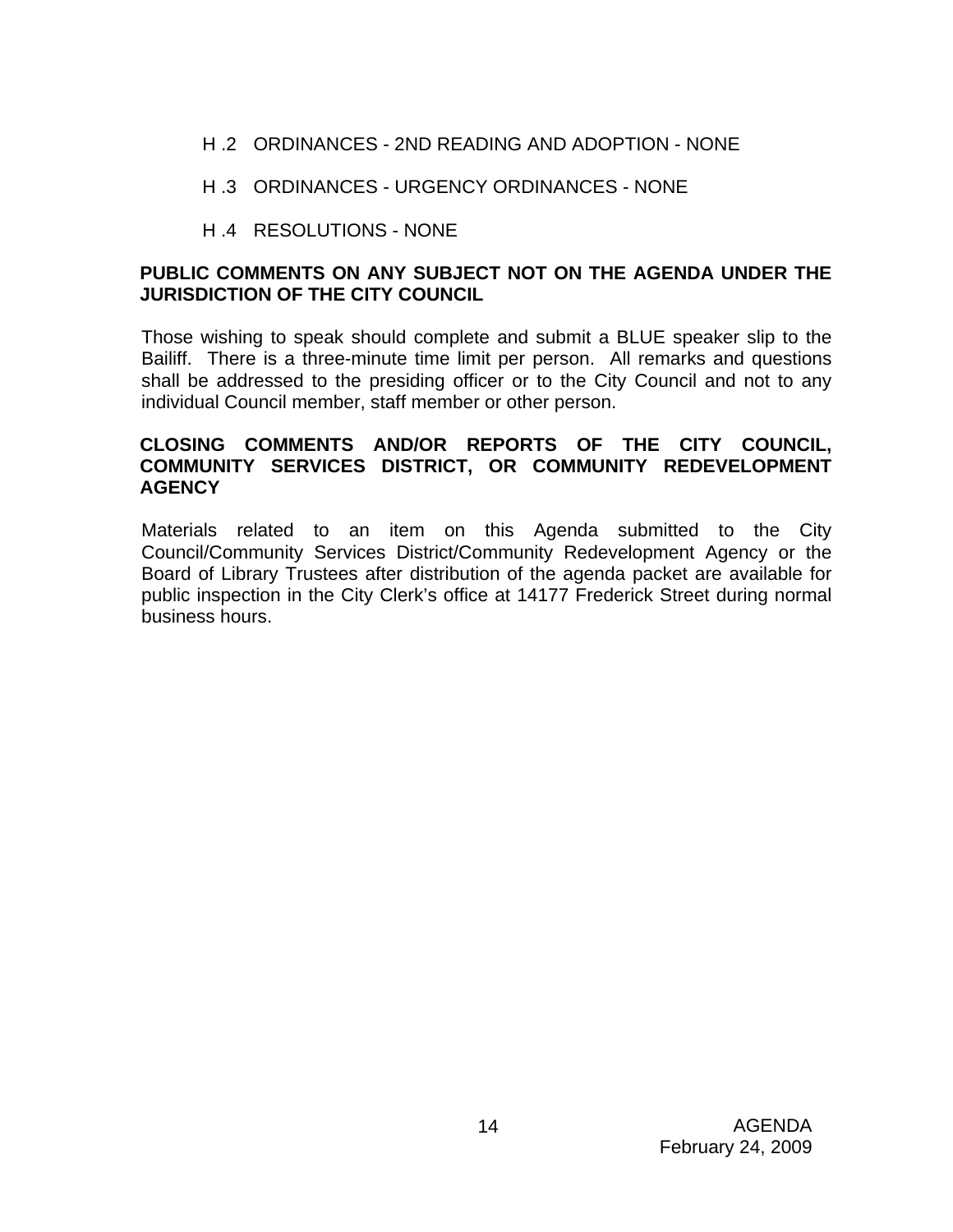## **CLOSED SESSION**

A Closed Session of the City Council, Community Services District and Community Redevelopment Agency of the City of Moreno Valley will be held in the City Manager's Conference Room, Second Floor, City Hall. The City Council will meet in Closed Session to confer with its legal counsel regarding the following matter(s) and any additional matter(s) publicly and orally announced by the City Attorney in the Council Chamber at the time of convening the Closed Session.

• PUBLIC COMMENTS ON MATTERS ON THE CLOSED SESSION AGENDA UNDER THE JURISDICTION OF THE CITY COUNCIL

There is a three-minute time limit per person. Please complete and submit a BLUE speaker slip to the City Clerk. All remarks and questions shall be addressed to the presiding officer or to the City Council and not to any individual Council member, staff member or other person.

The Closed Session will be held pursuant to Government Code:

- 1 SECTION 54956.9(a) CONFERENCE WITH LEGAL COUNSEL EXISTING LITIGATION
	- a Case: *Moreno Valley Unified School District vs. County of Riverside*  Court: Superior Court of California County of Riverside Case No: RIC 502670
	- b Case: *City of Moreno Valley, Community Redevelopment Agency of the City of Moreno Valley v. County of Riverside, et al.*  Court: San Diego Superior Court Case No: 37-2007-00082461-CU-PT-CTL
- 2 SECTION 54956.9(b)(1) CONFERENCE WITH LEGAL COUNSEL SIGNIFICANT EXPOSURE TO LITIGATION

Number of Cases: 2

3 SECTION 54956.9(c) - CONFERENCE WITH LEGAL COUNSEL - INITIATION OF LITIGATION

Number of Cases: 2

4 SECTION 54957.6 - LABOR NEGOTIATIONS